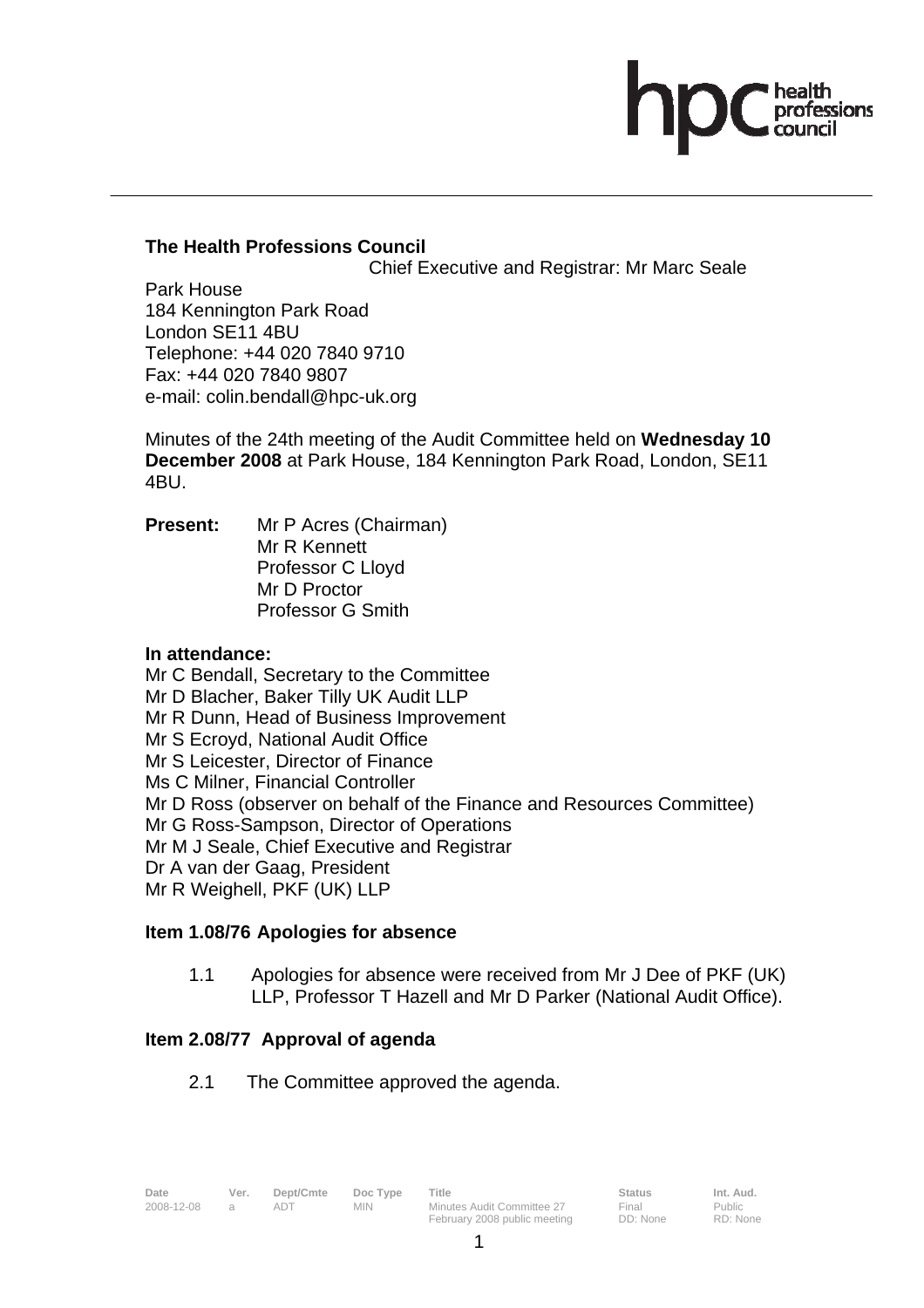# **Item 3.08/78 Election of Vice-Chairman**

- 3.1 The Committee was asked to nominate a person to be appointed by the Council as Vice-Chairman, with the appointment to take effect from 1 January 2009.
- 3.2 Professor Lloyd proposed that Professor Smith should be nominated as Vice-Chairman. There were no other nominations and the Committee agreed to nominate Professor Smith to be appointed by the Council as Vice-Chairman.

# **Item 4.08/79 Minutes of the Audit Committee meeting held on 26 September 2008**

 4.1 It was agreed that the minutes of the 23rd meeting of the Audit Committee should be confirmed as a true record and signed by the Chairman.

# **Item 5.08/80 Matters arising**

- 5.1 The Committee received a paper to note from the Executive.
- 5.2 The Committee noted the actions list as agreed at the last meeting.

# **Item 6.08/81 Chairman's report**

- 6.1 The Chairman had no matters to report.
- 6.2 The Committee noted that it was now expected that the draft legislation providing for restructuring of the Council and statutory regulation of psychologists would be laid in the Westminster and Scottish Parliaments in January 2009. It was intended that the Council elections due to be held in 2009 would not take place, subject to progress of the legislation and agreement by the Council. This was because it was likely that any elected members would only hold office for a short time before the Council was restructured.
- 6.3 The Committee noted that Mr Jeff Seneviratne had been nominated to become a member of the Audit Committee and the nomination would be considered by the Council on 11 December 2008.

### **Item 7.08/82 Quality report**

- 7.1 The Committee received a report summarising quality audit work.
- 7.2 The Committee noted that the audit of HPC's quality management system by the British Standards Institute had been completed on 23 October 2008. HPC had successfully maintained its certification under the ISO 9001:2000 quality management standard.

| Date       | Ver. | Dept/Cmte | Doc Type | Title                        | <b>Status</b> | Int. Aud. |
|------------|------|-----------|----------|------------------------------|---------------|-----------|
| 2008-12-08 |      |           | MIN.     | Minutes Audit Committee 27   | Final         | Public    |
|            |      |           |          | February 2008 public meeting | DD: None      | RD: None  |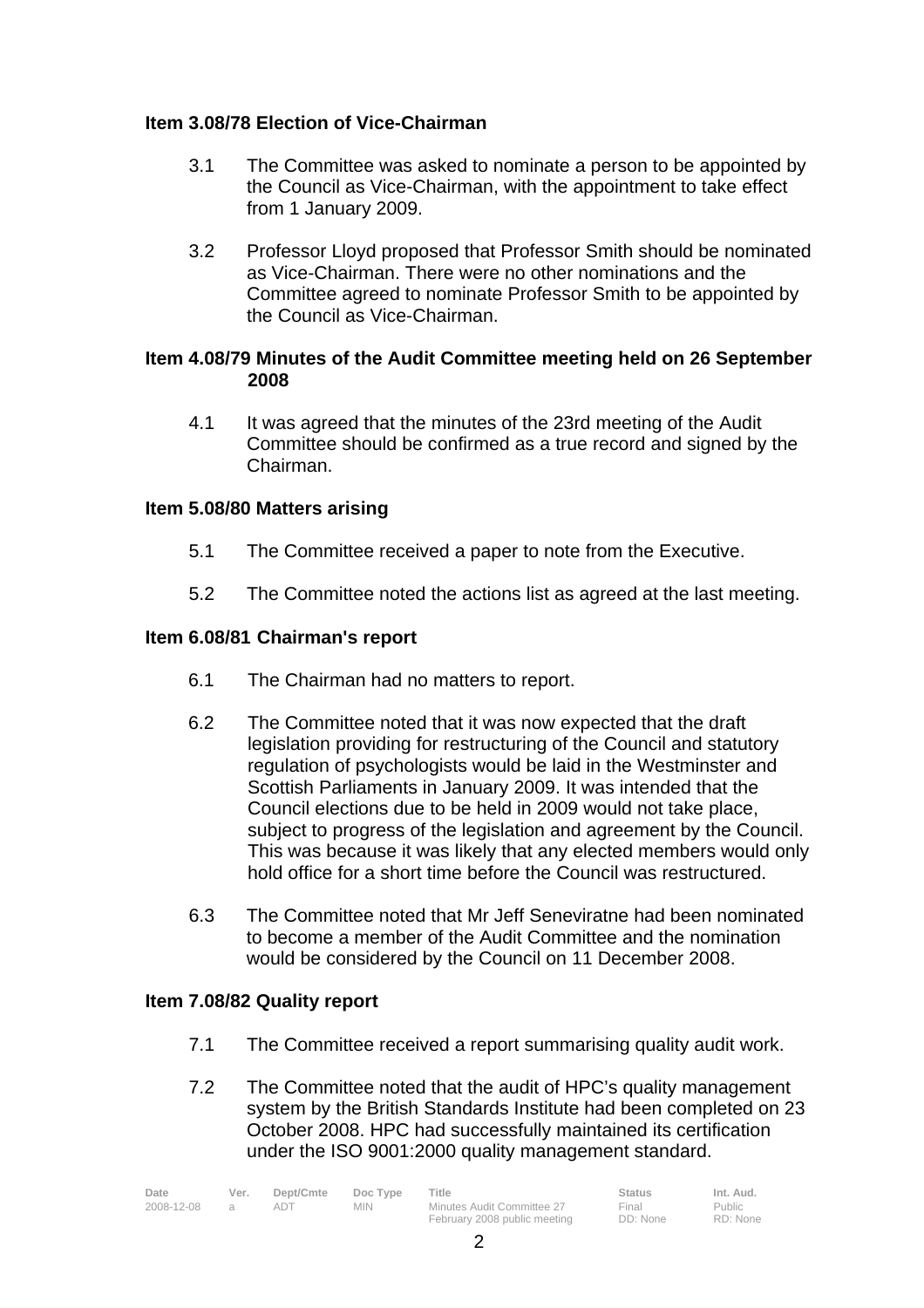7.3 The Committee noted that the disaster recovery/business continuity plan had been revised and re-issued.

#### **Item 8.08/83 International Financial Reporting Standards (IFRS) reporting timetable**

- 8.1 The Committee received a paper for discussion/approval from the Executive. An audit plan prepared by Baker Tilly UK Audit LLP on the IFRS conversion of the balance sheet was tabled.
- 8.2 The Committee noted that, at its meeting on 26 June 2008, it had been reported that IFRS would be introduced for HPC's accounts. HM Treasury had provided a series of milestones ('trigger points') for adoption of IFRS. Following discussion with Baker Tilly, the Executive had engaged an experienced IFRS contractor to restate the 2008 balance sheet, policies and notes. Baker Tilly would audit the results in December 2008. The audit results would then be reported to the Chief Executive, HM Treasury would be notified and the audit results would be presented to the Committee meeting on 26 February 2009.
- 8.3 The Committee noted that the Executive would ensure that relevant colleagues were notified of the developments.
- 8.4 The Committee agreed that it would be useful for the adoption of IFRS to be included in the risk register.
- 8.5 The Committee noted that trigger point 1 (restatement of 31 March 2008 balances and identifying reliable estimates of the impact of the reporting standard on financial instruments) had been due to be met by 30 September 2008. The HPC had met the objective after that date but was due to meet the second trigger point (completion of the audit of the balances) by 31 December 2008. The Committee noted that, in Baker Tilly's opinion, the second trigger point was more important and HPC was on course for adoption of IFRS standards.
- 8.6 The Committee noted that HM Treasury would monitor organisations' compliance with the conversion to IFRS and would raise concerns with any organisations which did not meet the timetable.
- 8.7 The Committee agreed to approve the audit plan prepared by Baker Tilly UK Audit LLP on the IFRS conversion of the balance sheet as at 1 April 2008.

# **Action: Baker Tilly (ongoing to 26 February 2009)**

| Date       | Ver. | Dept/Cmte Doc Type |            | Title                                 | <b>Status</b> | Int. Aud. |
|------------|------|--------------------|------------|---------------------------------------|---------------|-----------|
| 2008-12-08 |      |                    | <b>MIN</b> | Minutes Audit Committee 27            | Final         | Public    |
|            |      |                    |            | $\begin{array}{c} \hline \end{array}$ |               |           |

20 Audit Committee 27 February 2008 public meeting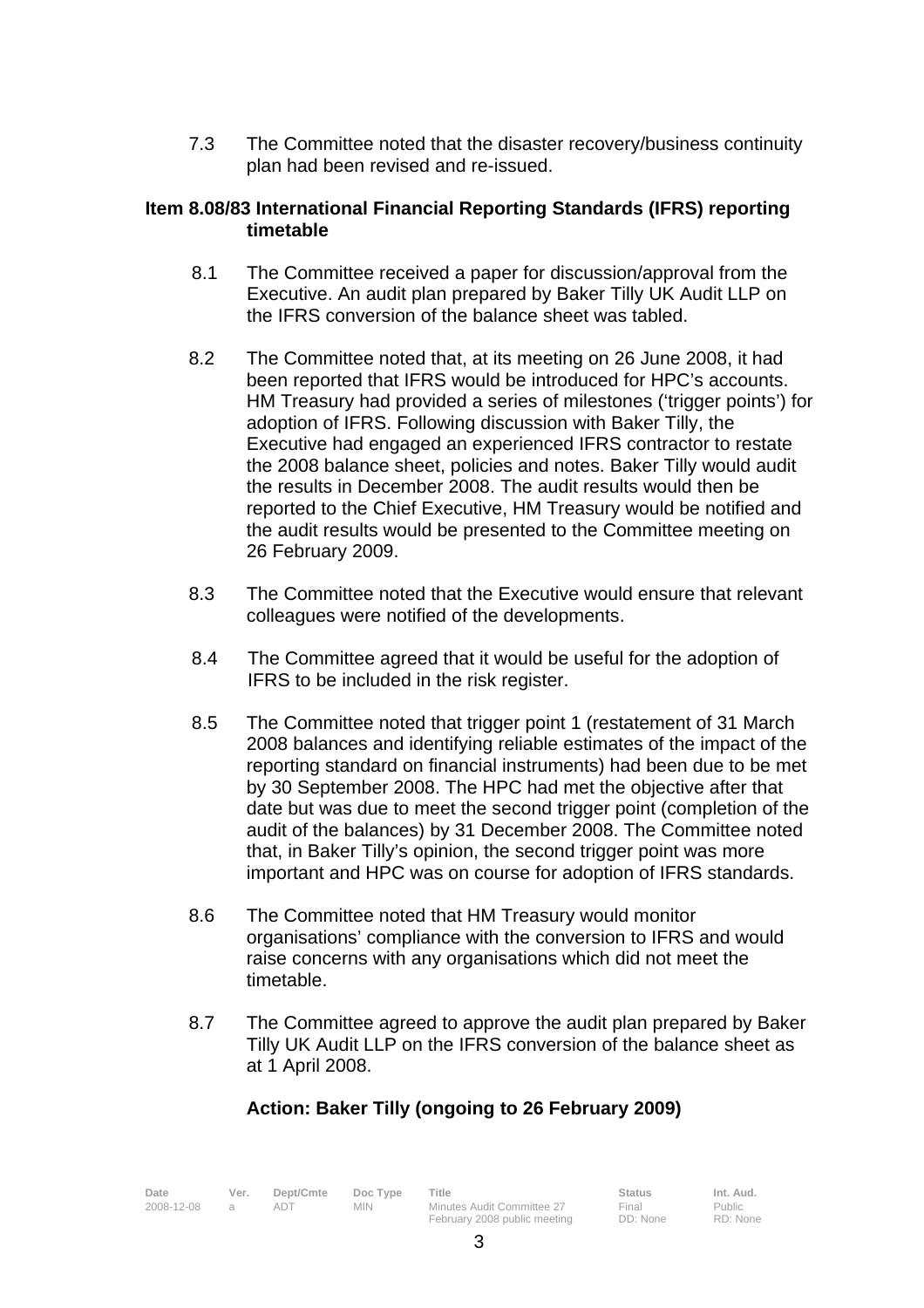### **Item 9.08/84 Internal audit report – financial systems**

- 9.1 The Committee received a paper for discussion/approval from the Executive.
- 9.2 The Committee noted that, as part of the agreed internal audit plan for 2008-9, PKF had reviewed controls in operation over financial systems. PKF had concluded that the systems were satisfactory, but there were some areas where there remained scope for improvement to controls and meeting best practice. PKF had also advised that HPC should be alert to potential shifts in the organisation's financial risk profile, in light of recent external events.
- 9.3 The Committee noted that recommendation 5 read that 'The HPC should reconsider its approach to placing funds under management. Specific consideration should be given to diversification of investment across a number of fund managers and the creditworthiness of each fund manager selected.' The Committee noted that the Executive had agreed to the recommendation but wished to amend the due date from December 2008 to March 2009 (diversification of money market providers) and June 2009 (diversification of funds management firms).
- 9.4 The Committee noted that the proposed amendment to the due date was to allow time for the Finance and Resources Committee to meet and agree changes to the HPC's investment policy. That Committee was next due to meet on 4 February 2009. The Committee noted that it would take time to move any investments to another investment manager and that, if any shares were sold, it would realise any loss in value. The Committee noted that any decisions on investments would be reported to the Council through the minutes of the Finance and Resources Committee.
- 9.5 The Committee noted that the Finance and Resources Committee on 17 November 2008 had reviewed the performance of HPC's investments and had agreed that Rensburg Sheppards should continue as the investment manager. The Committee noted that there was minimal risk to HPC's investments if Rensburg Sheppards was to become insolvent, since client assets held by Rensburg Sheppards in a nominee company were recorded in such a manner to clearly indicate that they did not belong to the firm. Therefore, in the event of the insolvency of Rensburg Sheppards, a liquidator would be legally prevented from using client's assets to settle the firm's liabilities.
- 9.6 After discussion, the Committee agreed that it would be appropriate for PKF to amend the wording of recommendation 5 to read 'The HPC should be asked to consider the exposure of its investments and reconsider the arrangements for investments in the light of

| Date       | Ver. | Dept/Cmte | Doc Type   | <b>Title</b>                 | Status   | Int. Aud. |
|------------|------|-----------|------------|------------------------------|----------|-----------|
| 2008-12-08 |      |           | <b>MIN</b> | Minutes Audit Committee 27   | Final    | Public    |
|            |      |           |            | February 2008 public meeting | DD: None | RD: None  |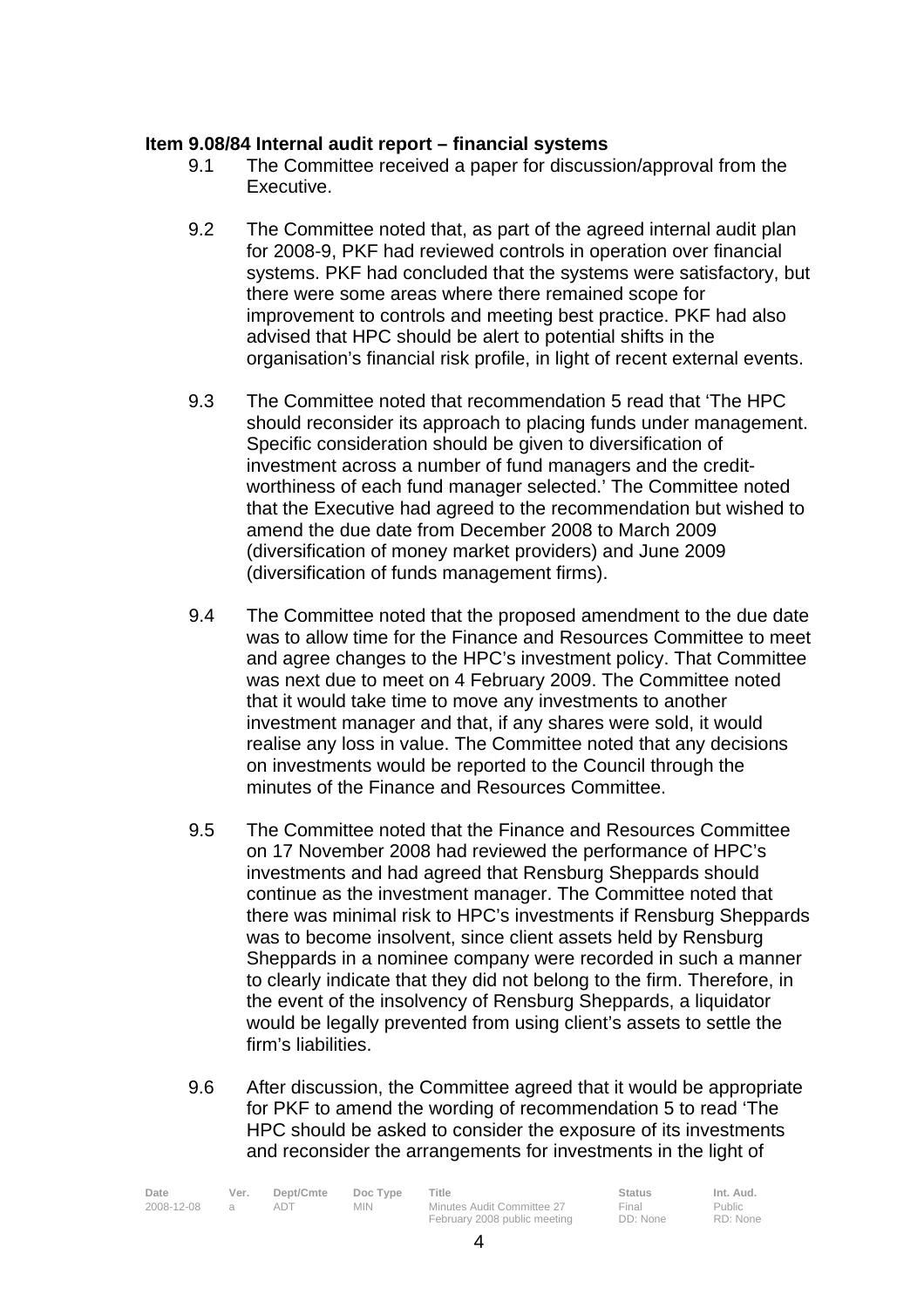knowledge of the risk. The HPC should then decide how to proceed'. The matter would be referred to the Finance and Resources Committee who should be provided with a report of the report and recommendation by PKF for their information. The Committee agreed that the due date for action should be amended to March 2009. The Committee agreed that the amended report should be presented to its meeting on 26 February 2009.

# **Action: PKF and SL (by 26 February 2009)**

 9.7 The Committee noted that progress in response to recommendation 3 (a £1 rounding difference on the trial balance to be investigated and corrected) would be reported to its meeting on 26 February 2009.

# **Action: CM (by 26 February 2009)**

 9.8 The Committee noted that Baker Tilly felt that the outcome of the internal audit gave Baker Tilly reassurance in its preparation for external audit of the 2008-9 accounts.

### **Item 10.08/85 Internal audit progress report**

- 10.1 The Committee received a paper for discussion/approval from the Executive.
- 10.2 The Committee noted the progress report, which covered the internal audit report discussed above and summarised the internal audits planned for the remainder of 2008-9.

### **Item 11.08/86 Training for the Audit Committee 2009**

- 11.1 The Committee received a paper for discussion/approval from the Executive.
- 11.2 The Committee noted that, on 12 June 2006, it had agreed that it should receive annual training on aspects of its work. With the Committee's agreement, in 2007 and 2008 this had taken the form of a training session held after the February meeting of the Committee.
- 11.3 The Committee noted that the National School of Government held an induction seminar for audit committee members. At its meeting on 26 September 2008, the Committee had agreed that Mr Kennett would review the content of the seminar and recommend whether it would be suitable for members. Mr Kennett had reviewed the content of the seminar and had recommended that it would be of benefit to new Audit Committee members. He had also suggested that it would be of benefit to existing members as a refresher course.

| Date       | Ver. | Dept/Cmte | Doc Type | Title                        | <b>Status</b> | Int. Aud. |
|------------|------|-----------|----------|------------------------------|---------------|-----------|
| 2008-12-08 |      |           | MIN.     | Minutes Audit Committee 27   | Final         | Public    |
|            |      |           |          | February 2008 public meeting | DD: None      | RD: None  |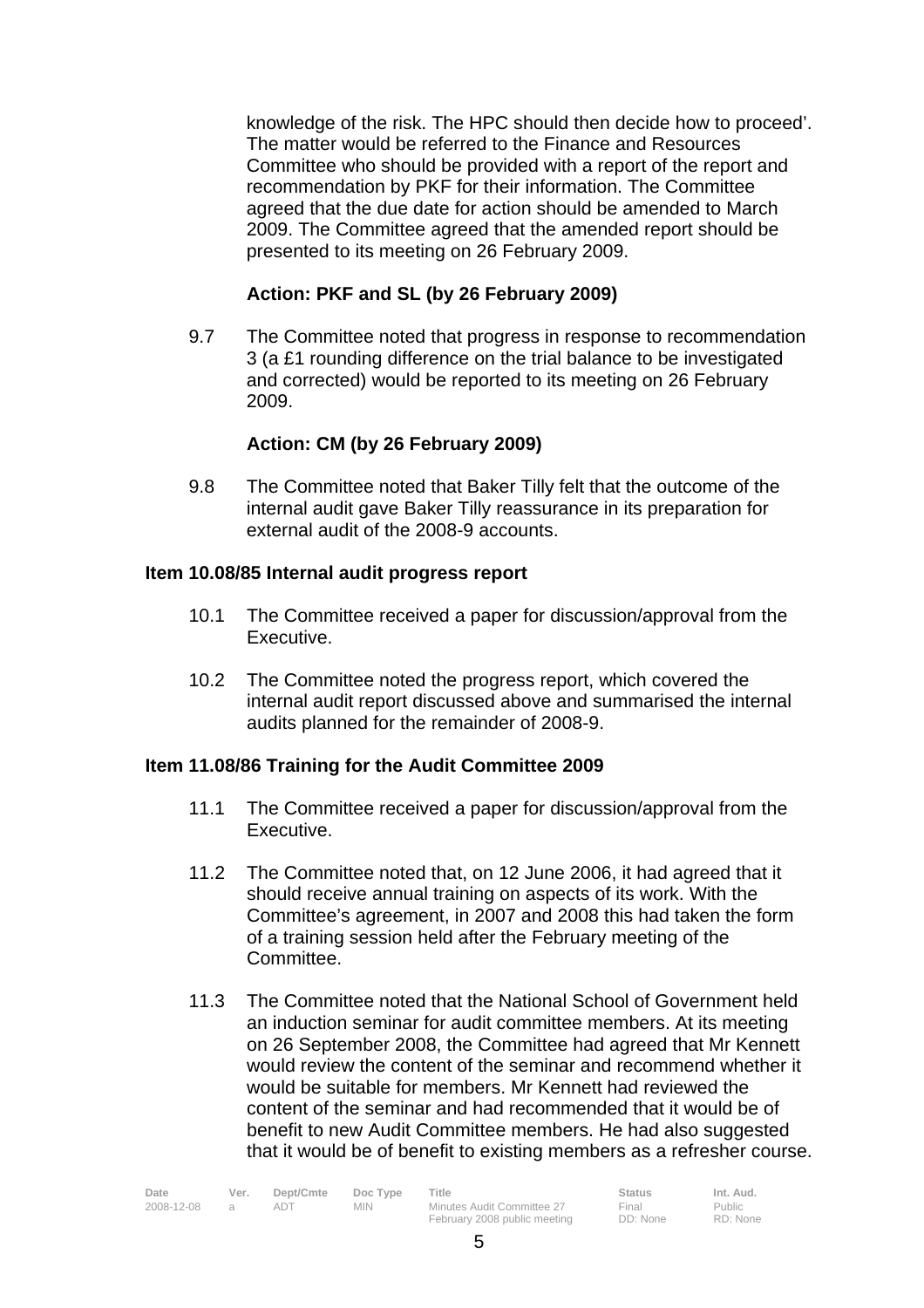11.4 The Committee agreed that it should attend the induction seminar for audit committee members on 16 March 2009, as its annual training for 2009. The Committee noted that Professor Lloyd would be unable to attend on that date.

# **Action: CB (by 26 February 2009)**

11.5 The Committee noted that three members (Mr Kennett, Professor Lloyd and Professor Smith) had attended a conference on best practice for audit committees on 27 November 2008, organised by the National School of Government. The Committee noted that members had found it useful and had raised individual members' awareness of governance issues.

# **Item 12.08/87 Risk register**

- 12.1 The Committee received a paper to note from the Executive.
- 12.2 The Committee noted that, at its meeting on 26 September 2008, it had agreed that managers responsible for risks identified on the risk register should present a review of their respective risks and mitigation plans to the Committee once each financial year.
- 12.3 The Committee received a detailed presentation on the risks owned by the President, the Chief Executive, Executive Management Team and the Council. The Committee noted explanations of the risks and the mitigations in place. The Committee agreed that the risk register should be amended to include columns indicating the significance and probability of each risk, before any mitigation. The Committee agreed that this would help to show the impact of the mitigation.

# **Action: Secretary to Council (by 26 February 2009)**

- 12.4 In connection with particular risks, the Committee noted the following points:
	- risk 4.5 (members' poor performance): the constitution order for the HPC included provision for the Council to remove a member if necessary;
	- risk 13.2 (legal challenge to HPC operations): the Committee noted that the HPC was insured for legal costs;
	- risk 15.9 (mismatch between Council goals and approved financial budgets): the Chief Executive was the risk owner as he was the HPC's accounting officer, but the Council was responsible for setting goals and budgets;
	- risks were addressed by the Executive in the annual departmental workplans and new risks were incorporated into the risk register in the light of developments (such as the

| Date       | Ver. | Dept/Cmte | Doc Type   | Title                        | Status   | Int. Aud. |
|------------|------|-----------|------------|------------------------------|----------|-----------|
| 2008-12-08 |      |           | <b>MIN</b> | Minutes Audit Committee 27   | Final    | Public    |
|            |      |           |            | February 2008 public meeting | DD: None | RD: None  |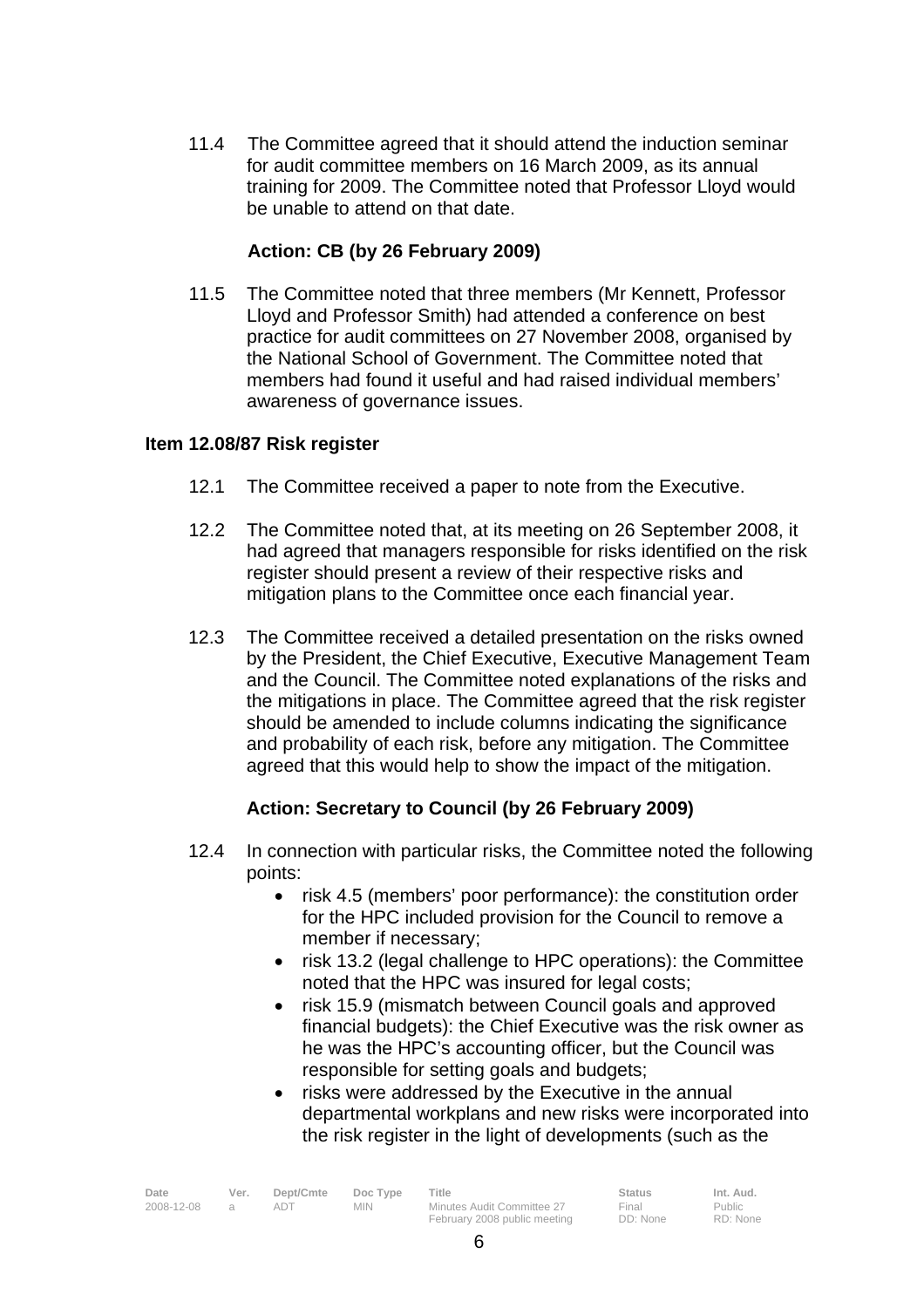Poynter Review into the loss of data in transit between HM Revenue and Customs and the National Audit Office); and

• the risk relating to the restructuring of the Council was being managed, but it should be articulated in the risk register for clarity.

# **Action: Secretary to Council (by 26 February 2009)**

 12.5 The Committee agreed that the presentations had been useful. The Committee agreed that future papers should include all the risks managed by the individual risk owners making presentations, but the presentations should focus on the most significant risks.

### **Item 13.08/88 Finance System Upgrade**

- 13.1 The Committee received a paper to note from the Executive.
- 13.2 The Committee noted that a major project scheduled for 2008-9 was the Finance Systems Upgrade project. The goals of the project had been to deliver an upgrade to the SAGE financial system, introduce online purchase ordering and enable automated activity cost reporting/budget tracking by activity. The Committee noted that the introduction of online requisition ordering had been recommended made by Baker Tilly in their management controls review in 2005 and also by PKF (UK) LLP in 2007.
- 13.3 The Committee noted that the SAGE system had been successfully upgraded. The adoption of online purchase ordering with automated activity reporting (event costs, hearing costs, visit costs, etc) had proven more challenging. A number of system and process issues had been raised and it had become apparent that scarce internal resources (employees) would be required to commit further time to the project, at a time when there were other high profile and high priority projects to complete in the remaining part of the current budget year. These had included the fees project and the online renewals project. In October 2008, the Executive Management Team had decided to retain the existing paper-based purchase ordering process and the existing spreadsheet approach to activity reporting. A business case on online purchasing would be prepared and considered in the future round of major project evaluations.
- 13.4 The Committee noted that the matter had been discussed by the Finance and Resources Committee on 17 November 2008 and that Committee had accepted the situation. The Committee noted that the Executive would shortly hold a meeting to review lessons learned about the project.
- 13.5 Members of the Committee expressed concern that the recommendations made by Baker Tilly and PKF remained

| Date       | Ver. | Dept/Cmte | Doc Type | Title                        | <b>Status</b> | Int. Aud. |
|------------|------|-----------|----------|------------------------------|---------------|-----------|
| 2008-12-08 |      |           | MIN.     | Minutes Audit Committee 27   | Final         | Public    |
|            |      |           |          | February 2008 public meeting | DD: None      | RD: None  |